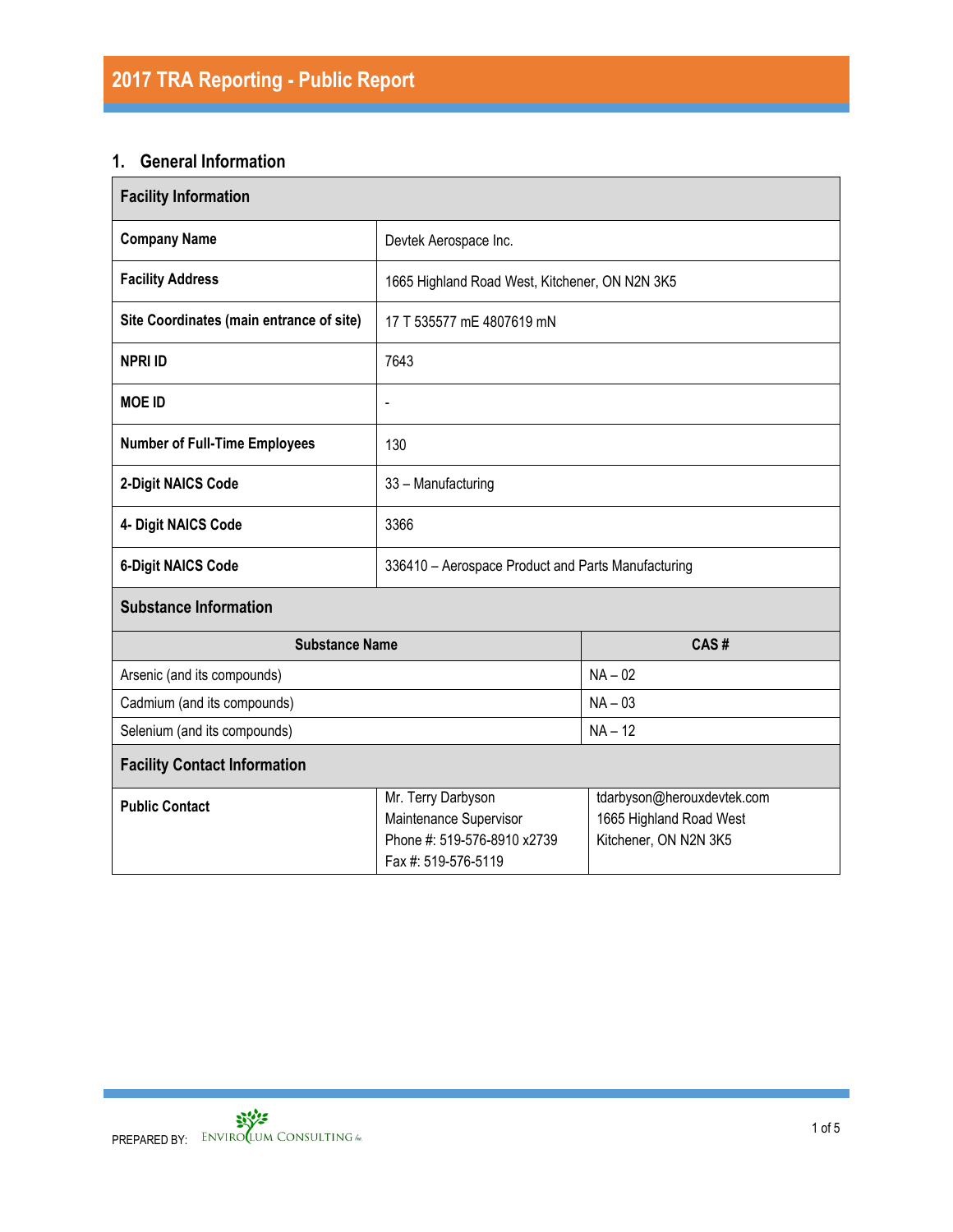# **2. Toxic Substance Accounting Summary**

Facility-wide Amounts of Toxic Substances Reported for 2017:

| <b>Substance Name</b>        | <b>Used</b>     | <b>Created</b> | <b>Contained</b><br><b>In Product</b> | <b>Release to</b><br>Air | Disposed /<br><b>Recycled</b> |
|------------------------------|-----------------|----------------|---------------------------------------|--------------------------|-------------------------------|
| Arsenic (and its compounds)  | 1,000 to 10,000 |                | 100 to 1,000                          | $0$ to 1                 | 1,000 to 10,000               |
| Cadmium (and its compounds)  | 1,000 to 10,000 |                | 100 to 1,000                          | $0$ to 1                 | 1,000 to 10,000               |
| Selenium (and its compounds) | 1,000 to 10,000 |                | 100 to 1,000                          | 0 to 1                   | 1,000 to 10,000               |

**NOTE:** Units are expressed in kg, unless otherwise indicated.

## **3. Quantification Comparison to Previous Year**

### 3.1 Arsenic (and its compounds)

|                                  | <b>Unit</b> | 2017               | 2016                 | <b>Change (Unit)</b> | Change<br>$(\%)$ | <b>Rationale for</b><br>Change             |
|----------------------------------|-------------|--------------------|----------------------|----------------------|------------------|--------------------------------------------|
| Used                             | kg          | 1,000 to<br>10,000 | 10,000 to<br>100,000 | ↓ 1,000 to 10,000    | 466.2            | Decreased<br>production. The               |
| Created                          | kg          | 0                  | 0                    | 0                    | 0                | facility have come<br>to the end of some   |
| <b>Contained In Product</b>      | kg          | 100 to 1,000       | 1,000 to 10,000      | ↓ 1,000 to 10,000    | 469.4            | contracts plus some                        |
| Release to Air                   | kg          | 0                  | 0                    | 0                    | 0                | of the new parts<br>don't require          |
| Release to Water                 |             |                    |                      |                      |                  | assembly.                                  |
| On-site Disposal                 |             |                    |                      |                      |                  | <b>Excess Scrap Metal</b><br>recycled from |
| <b>Transferred for Disposal</b>  |             |                    |                      |                      |                  | discarding                                 |
| <b>Transferred for Recycling</b> | kg          | 1,000 to<br>10,000 | 1,000 to 10,000      | ↓ 1,000 to 10,000    | 425.6            | warehoused cores.                          |

## 3.2 Cadmium (and its compounds)

|                                  | <b>Unit</b> | 2017               | 2016                 | Change (Unit)     | Change<br>(%) | <b>Rationale for</b><br>Change             |
|----------------------------------|-------------|--------------------|----------------------|-------------------|---------------|--------------------------------------------|
| Used                             | kg          | 1,000 to<br>10,000 | 10,000 to<br>100,000 | ↓ 1,000 to 10,000 | 465.6         | Decreased<br>production. The               |
| Created                          | kg          | 0                  | 0                    | 0                 | $\mathbf 0$   | facility have come<br>to the end of some   |
| <b>Contained In Product</b>      | kg          | 100 to 1,000       | 1,000 to 10,000      | ↓ 1,000 to 10,000 | 469.6         | contracts plus some                        |
| Release to Air                   | kg          | 0                  | $\Omega$             | 0                 | 0             | of the new parts<br>don't require          |
| Release to Water                 | --          |                    |                      |                   |               | assembly.                                  |
| On-site Disposal                 |             |                    |                      |                   |               | <b>Excess Scrap Metal</b><br>recycled from |
| Transferred for Disposal         |             |                    |                      |                   |               | discarding                                 |
| <b>Transferred for Recycling</b> | kg          | 1,000 to<br>10,000 | 1,000 to 10,000      | ↓ 1,000 to 10,000 | 425.6         | warehoused cores.                          |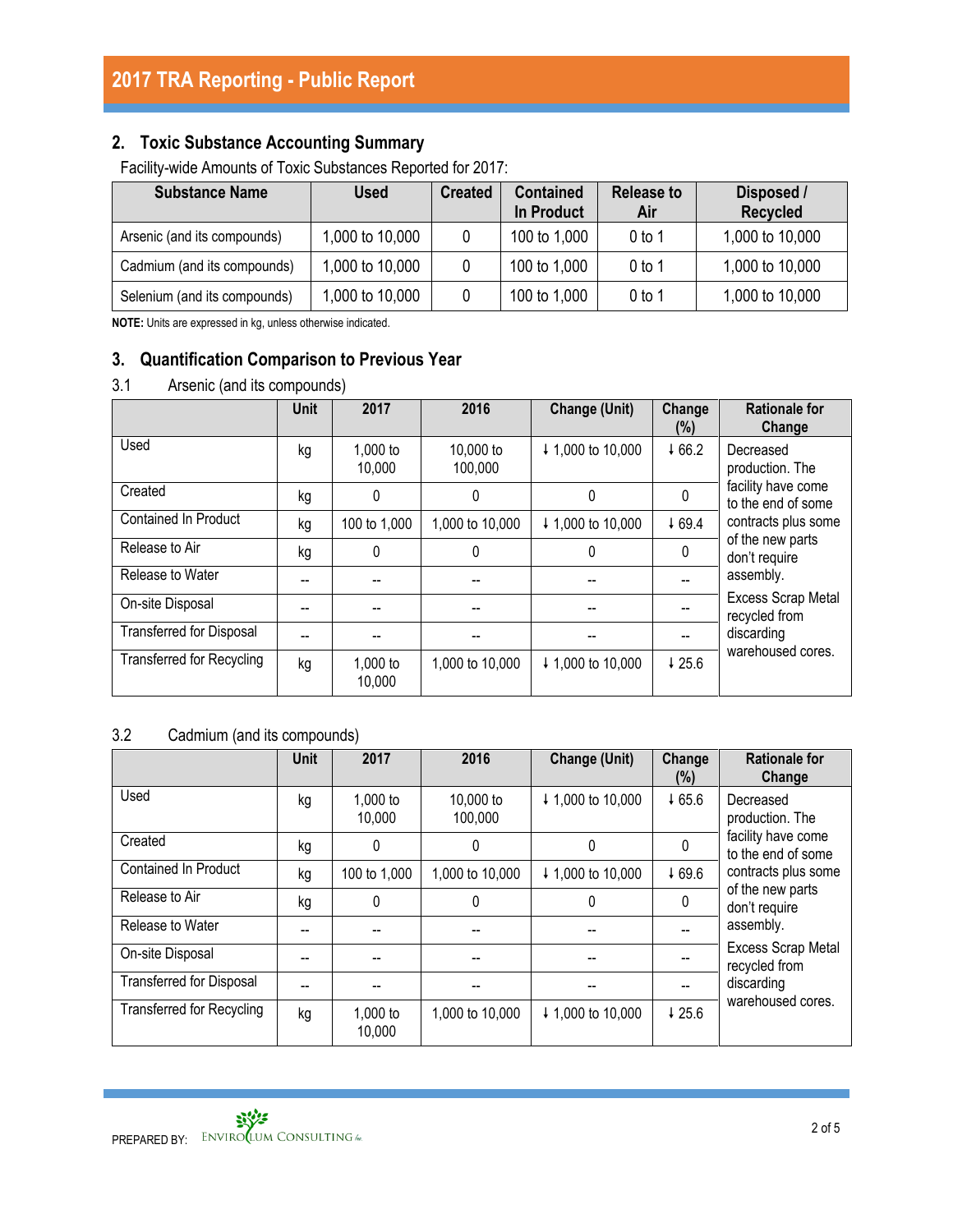# **2017 TRA Reporting - Public Report**

|                                 | Unit | 2017               | 2016                 | Change (Unit)     | Change<br>$(\%)$ | <b>Rationale for</b><br>Change             |
|---------------------------------|------|--------------------|----------------------|-------------------|------------------|--------------------------------------------|
| Used                            | kg   | 1,000 to<br>10,000 | 10,000 to<br>100,000 | ↓ 1,000 to 10,000 | 466.2            | Decreased<br>production. The               |
| Created                         | kg   | 0                  | 0                    | 0                 | 0                | facility have come<br>to the end of some   |
| <b>Contained In Product</b>     | kg   | 100 to 1,000       | 1,000 to 10,000      | ↓ 1,000 to 10,000 | 469.4            | contracts plus some                        |
| Release to Air                  | kg   | 0                  | 0                    | 0                 | 0                | of the new parts<br>don't require          |
| Release to Water                | --   |                    |                      |                   |                  | assembly.                                  |
| On-site Disposal                |      |                    |                      |                   |                  | <b>Excess Scrap Metal</b><br>recycled from |
| <b>Transferred for Disposal</b> |      |                    |                      |                   |                  | discarding                                 |
| Transferred for<br>Recycling    | kg   | 1,000 to<br>10,000 | 1,000 to 10,000      | ↓ 1,000 to 10,000 | 425.6            | warehoused cores.                          |

#### 3.3 Selenium (and its compounds)

#### **4. Objectives**

The objectives of this plan are to:

- identify potential toxic substance reduction options;
- assess the technical and economic feasibility of reduction options, if any are identified; and
- determine which options, if any, are feasible for implementation.

#### **5. Progress in Implementing Plan**

This section does not apply since no feasible reduction options are available for implementation at this time.

For information on on-site releases from the facility, as well as disposal and off-site recycling information please refer to National Pollutant Release Inventory's website: [http://www.ec.gc.ca/inrp-npri/.](http://www.ec.gc.ca/inrp-npri/)

#### **6. Highest Ranking Certification**

*The original copy of the signed certification of the annual report is kept on file at the facility.*

#### **Annual Report Certification Statement**

As of 15/05/2018, I, Dan Sidhu, certify that I have read the reports on the toxic substance reduction plans for the toxic substances referred to below and am familiar with their contents, and to my knowledge the information contained in the reports is factually accurate and the reports comply with the Toxics Reduction Act, 2009 and Ontario Regulation 455/09 (General) made under that Act.

## **TRA Substance List**

| <b>CAS RN</b> | <b>Substance Name</b>       |
|---------------|-----------------------------|
| NA - 02       | Arsenic (and its compounds) |